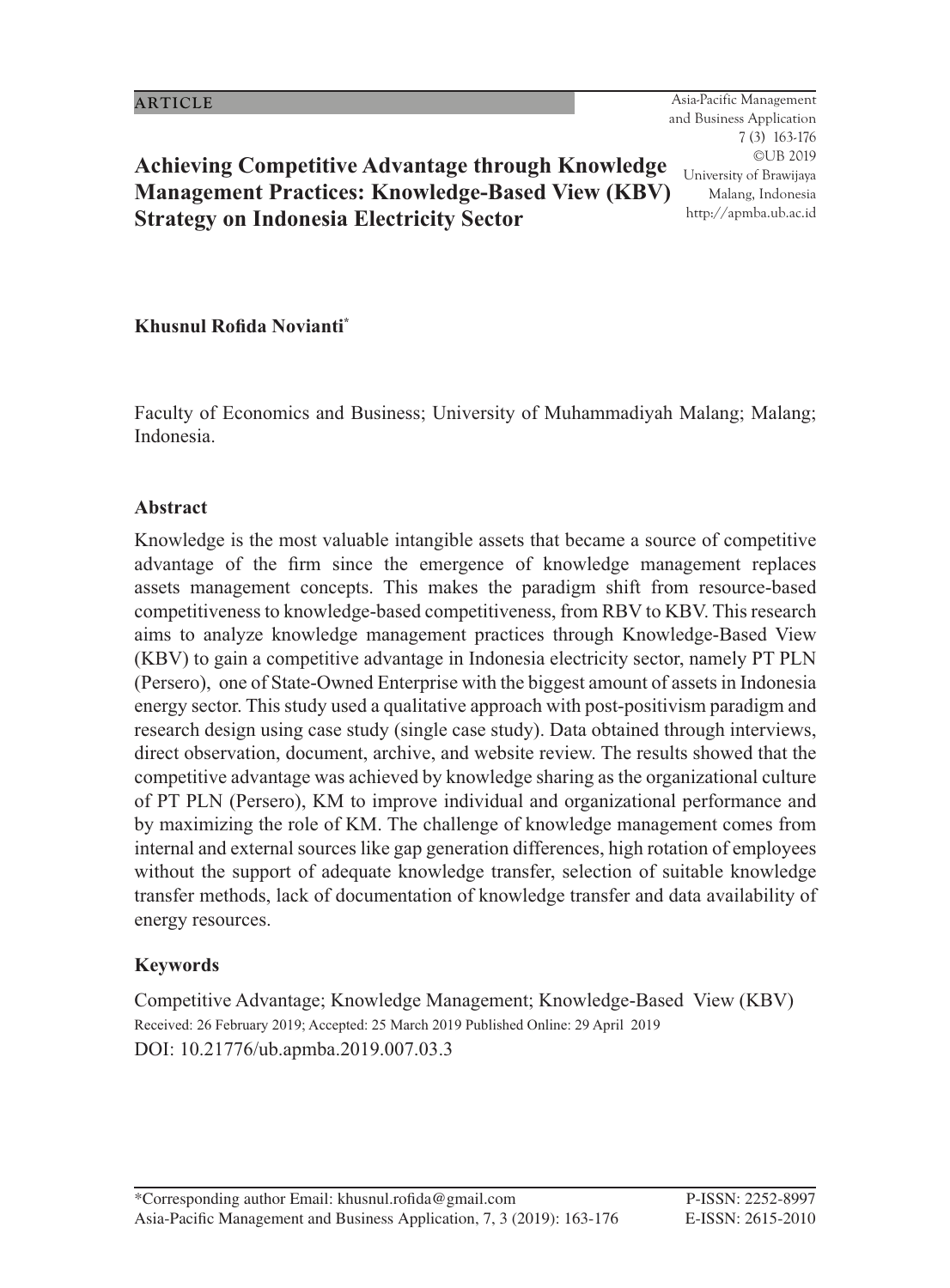# **Introduction**

A succession of the organization in competing in the era of knowledge economy no longer depends on how strong the financial factor or tangible assets possessed, but on how much knowledge and intellectual capital (intangible assets). This impacts on the change of view in reaching an organization's competitive advantage. Beginning with the inception of the theory of Market-based View (MBV) which emphasizes market competition that impacts on Porter's competitive advanta  $(1980; 1985; 19B96)$ Ireland  $(2004)$ . MBV followed by the theory of Resource-based View (RBV) that focuses on the internal side of the company that is valuable, rare, inimitable and irreplaceable (Penrose, 1956) which later expanded by Wernerfelt (1984) and Barney (1991). From this RBV then came the view of knowledge-based (KBV) or knowledge-based theory of the firm. This knowledge possessed by HR is meant in KBV theory (including skill, knowledge, skill) can be a competitive advantage.

KBV is characterized by scarcity and the difficulty of transferring and replicating knowledge, which is an important resource for achieving competitive advanta ge. In this regard, go od knowledge management is required through knowledge management (KM), which is one of the strategies to gain an organizational competitive advantage (Nonaka & Takeuchi, 2011). KM is used in a variety of strategies, processes, and disciplines that formulate, integrate, organize and apply organizational knowledge assets. KM is applied to all sectors, not least in the energy sector which is one of the biggest contributors to Indonesia's income. Electricity as one part of the energy supply industry is one of the major industries in the economic movement of a country (Wolde-Rufael, 2006). PT PLN (Persero) hereinafter referred to as PLN is one of the State-Owned Enterprises (SOEs) electrical energy sector that provides services to the public in the provision of services related to the sale of electricity and is one of the SOEs with the largest amount of assets. The provision of electricity in Indonesia is not only done by PLN but also by private companies, namely Independent Power Producer (IPP), Private Power Utility (PPU) and Operating Permit (IO) non-BBM. PT PLN's power plant capacity still dominates with a share of more than  $76\%$  (39.3 GW), IPP power plant at  $15\%$  (7.9 GW).

The purpose of this research is to understand how knowledge management practices in Indonesia electricity sector. This research also aims to describe how knowledge management can be a potential aspect to gain a competitive advantage especially in PT PLN (Persero). Besides that, to explore the challenges of knowledge management faced by PT PLN (Persero).

# **Literature Review**

### **Knowledge Management**

The term knowledge is often associated with data and information. Knowledge is not data or information (Awad & Ghaziri, 2004; Serrat, 2009), but knowledge is based on data and information (Ngai  $\&$ Chain, 2005). Knowledge is generally divided into two types: tacit knowledge and explicit knowledge (McQueen,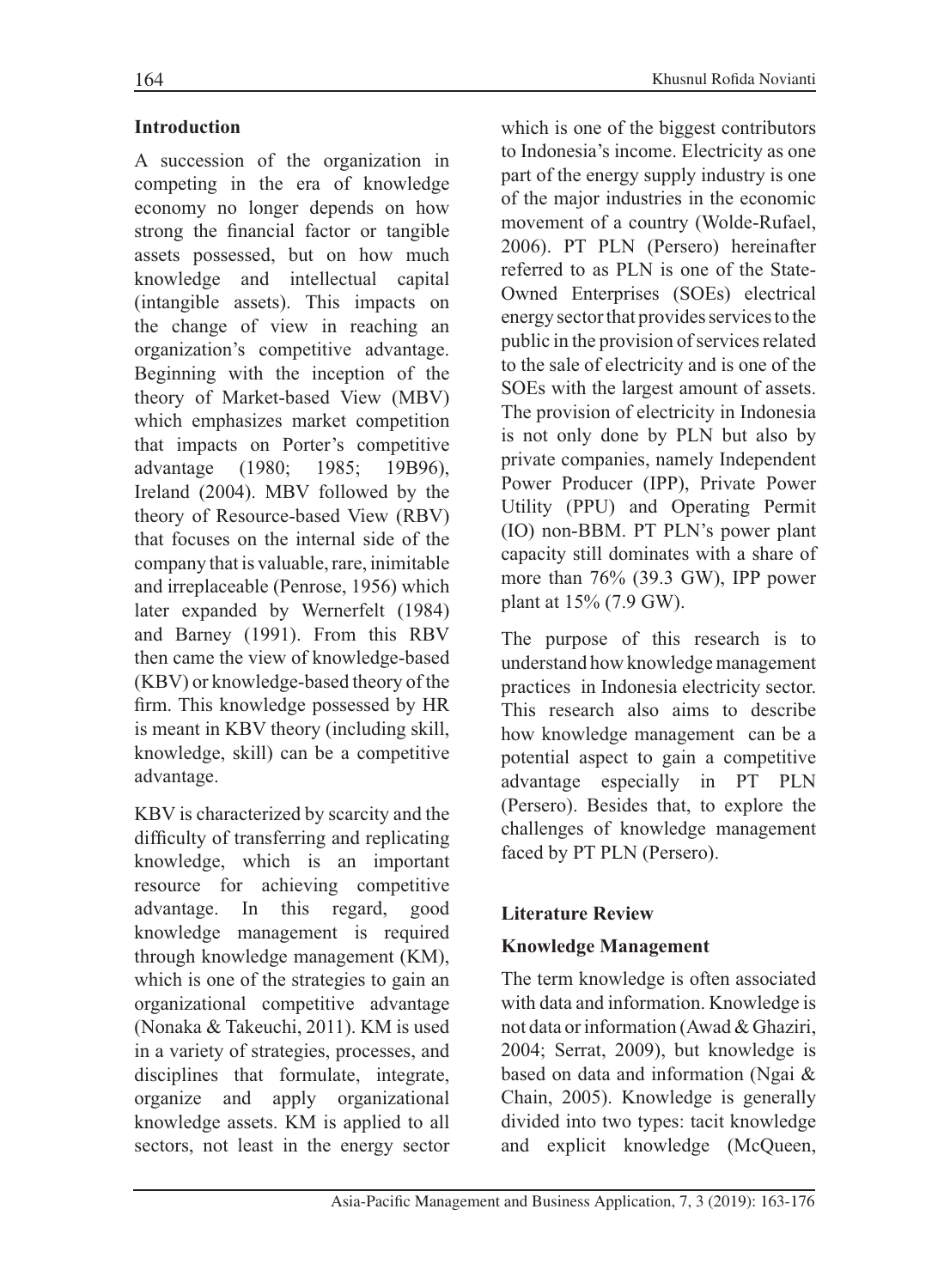1999; Nonaka, 2006; Sanchez, 2009). Knowledge management focuses on managing knowledge resources such as skills, competencies, and organizational assets. Collison and Parcell in Ghalib  $(2004)$  show the success of KM that interacts between three main elements:  $(1)$  People,  $(2)$  Process and  $(3)$ Technology. The human enabler in the succession of knowledge management is the main thing. People create and share knowledge, therefore managing people who have a purpose to create and share their knowledge is very important. Alawi & Leidner (2001) mentions the knowledge management process consists of knowledge creation, knowledge storage, knowledge transfer, and knowledge application.

The process of creating knowledge within an organization is a core part of the knowledge management process. There are four steps of knowledge creation (Nonaka, 2006) called as SECI model (Socialization, Externalization, Combination, a nd Internalization) which is a spiral interaction between tacit knowledge and explicit knowledge to generate new knowledge as shown in the following figure:



**Figure 1. Nonaka SECI Model** 

Knowledge storage processes include storing, grouping, indexing and linking digital objects such as documents and images to unit knowledge. The next process is the process of knowledge sharing (also called knowledge transfer) mainly involves collaboration and knowledge sharing (KS). KS is one of important process in knowledge management. The final process of applying knowledge involves retrieving and using knowledge in support of decisions, actions, and problem-solving.

Enabler technology in the KM perspective is a fundamental building block that supports and coordinates knowledge management. There is no universal definition of knowledge management. Based on KM PT PLN, Knowledge Management is a series of systematic steps in the management of knowledge assets (collecting, storing and using/disseminating knowledge) to improve the company's performance.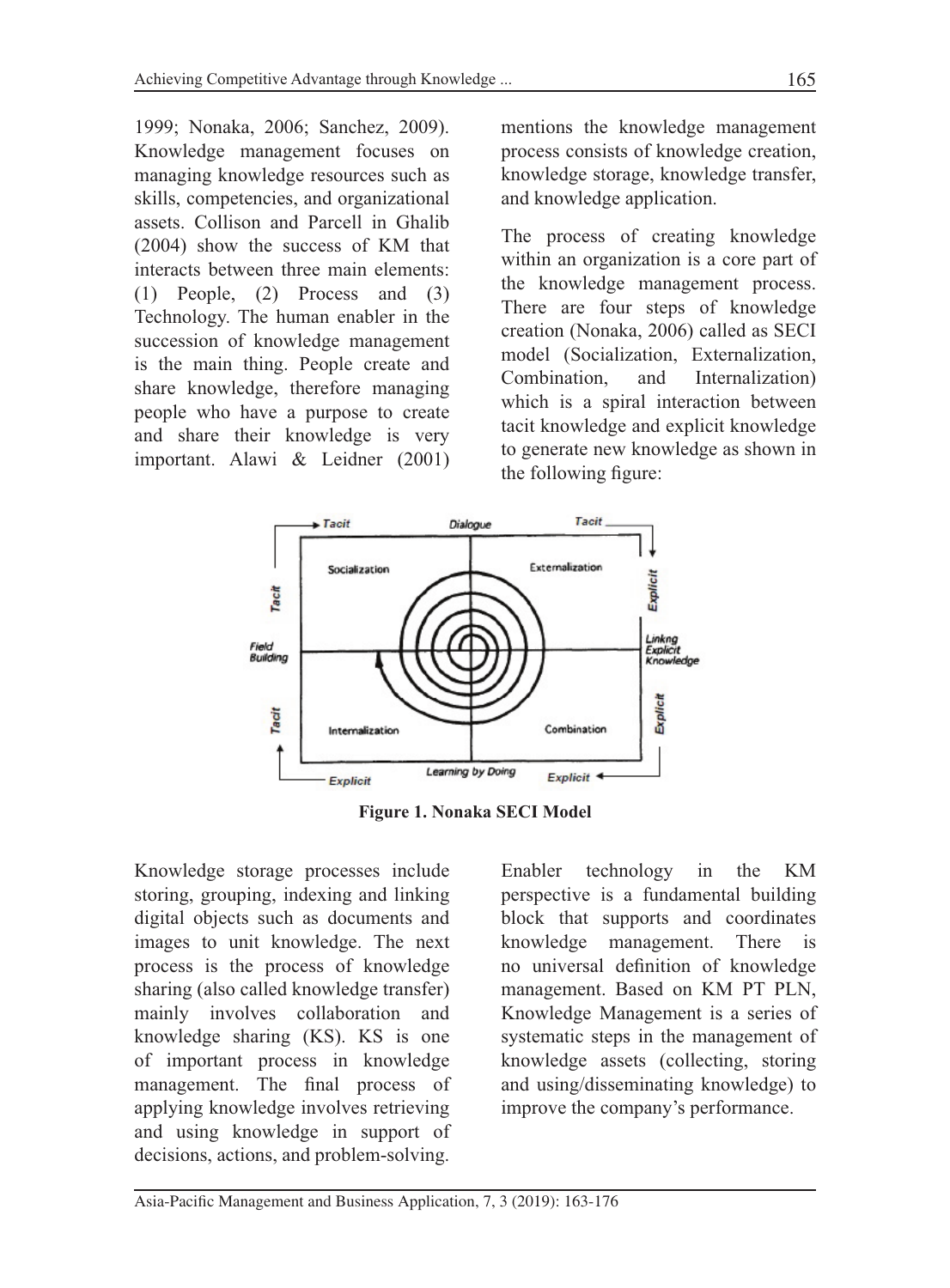#### **Knowledge-Based View**

The strategic management literature explains that the Knowledge-Based View (KBV) is built on the expansion of a resource-based view of the firm (RBV). Knowledge is an intangible asset of human resources that plays an important role in creating an organizational competitive advantage (Grant, 1996). Western management (western) views more explicit knowledge, something formal and systematic.

Explicit knowledge can be expressed in words and numbers, and easily communicated and transferred. In contrast to Japan (Japanese) who have different views and emphasize tacit knowledge that is not easily seen and expressed. Knowledge-based theory of the firm can be used in strategy formulation. Sveiby (2001) outlines 9 knowledge-based strategies to maximize value creation for an organization as shown in the following figure:



Figure 2. The Knowledge-Based View (Sveiby, 2001)

Sveiby (2001) arguing that the point of the knowledge-based strategy is increasing knowledge transfer between the three elements of intangible assets that are external structures, internal structures, and individual competencies. The shared knowledge is dual. The primary key to value creation arises from the effective communication and

alteration of tacit/explicit knowledge hetween individuals transfer and knowledge changes from one type to another. Value creation can be understood through interconnected systems among the intangible asset elements into the following nine knowledge strategies as shown in figure 3: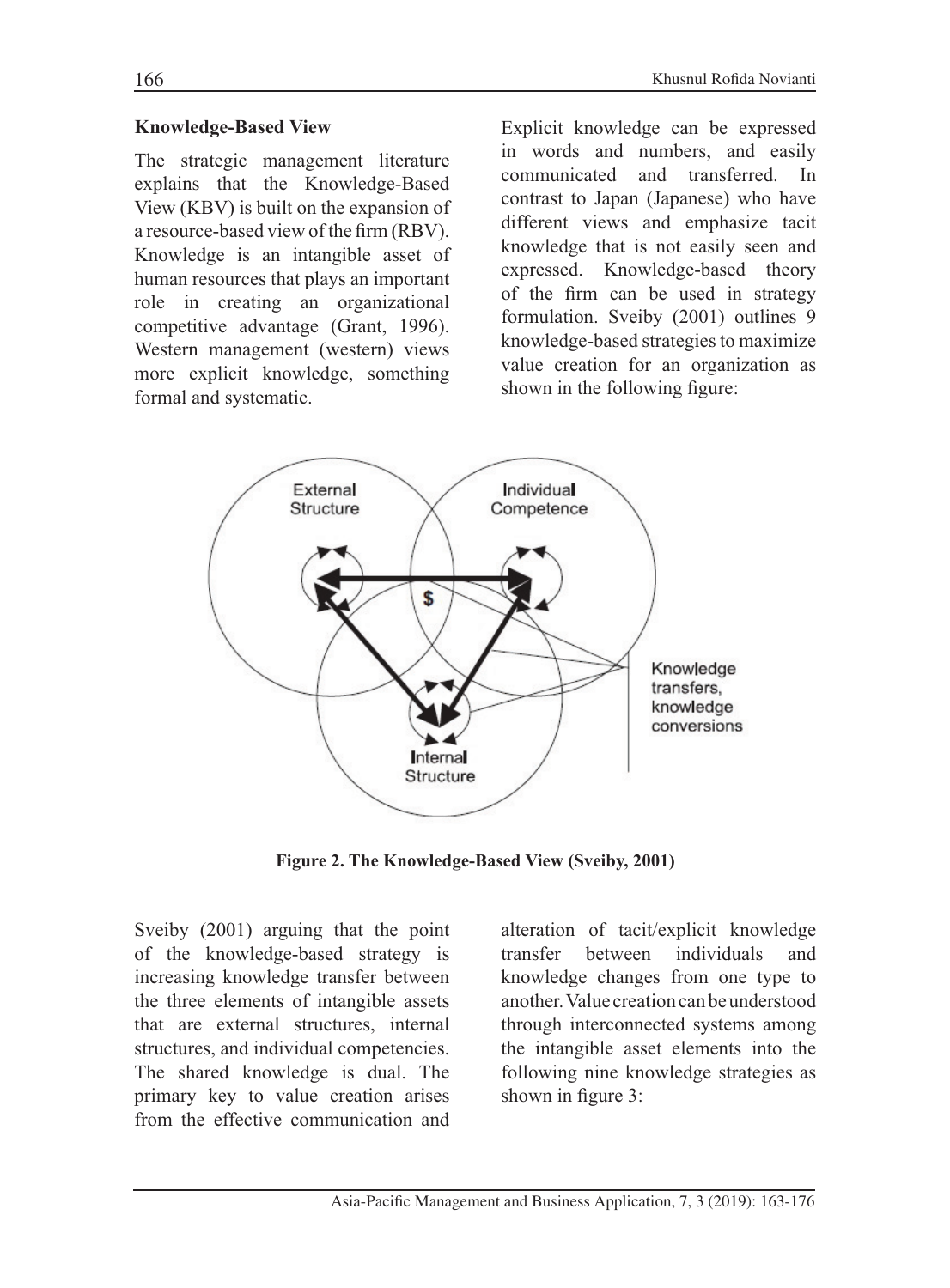

**Figure 3. Knowledge-Based View Strategy**

### **Competitive Advantage (CA)**

Competitive advantage according to Porter  $(1986)$  is the ability of a company to achieve economic benefits above the profit that can be achieved by competitors in the market in the same industry. Many management researchers argue that knowledge is the key factor for competitive advantage. This is in line with the resource-based view (RBV) positions and is effectively the same as a knowledge-based view (KBV). Knowledge is a key resource in a rapidly changing global marketplace where the development of innovative services, products, and solutions is needed to win the competition. The company is said to have sustained competitive advantage if the execution

of its strategy is not simultaneously undertaken by competitors and potential competitors and these competitors are not able to achieve the same benefits from the implementation of the strategy (Grant, 1991).

### **Research Methodology**

This research is a descriptive study using a qualitative approach through a single case study based on the post-positivism paradigm that places the object as the focus of research. The purpose of this research is to understand how knowledge management practices based on KBV in achieving competitive advantage in the electricity sector through a case study at PT PLN (Persero) with three main problem formulation: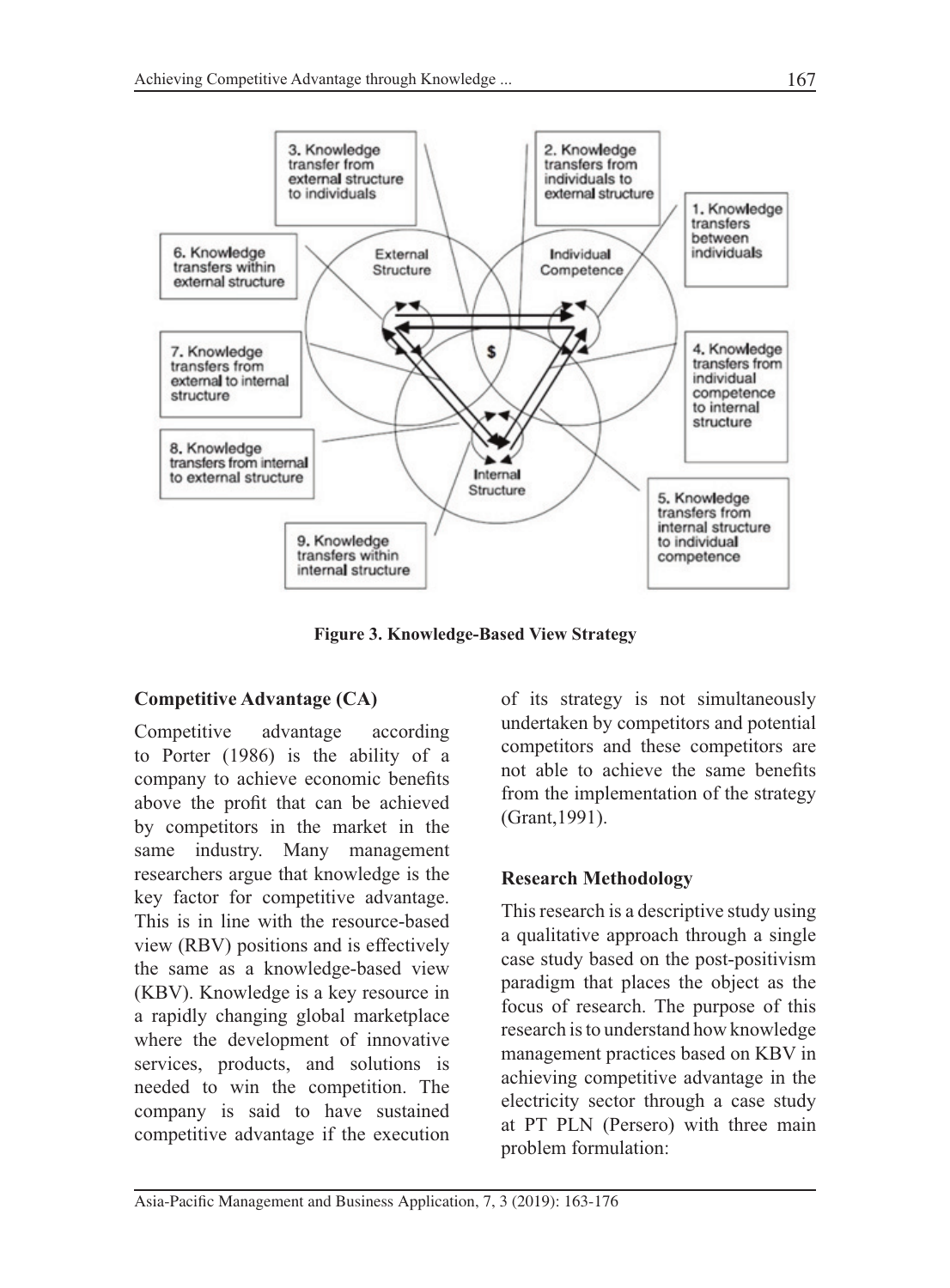- RQ1: How is knowledge management practice at PT PLN (Persero)?
- RQ2: How is knowledge management practice based KBV in achieving competitive advantage in PT PLN (Persero)?
- RQ3: What are re the knowledge management challenges at PT PLN (Persero)?

The research object is PT PLN (Persero), which is the biggest state-owned company that holds the most right of the electricity sector in Indonesia with the main focus on knowledge management (KM) PLN headquarter team. In this research, data is collected using several methods, including interviews, observation, document review, archives, and website. Data analysis technique using interactive analysis by Miles, Huberman, and Saldana (2014), the reason that qualitative research data analysis is cyclical and not linear.

Interactive analysis (Miles, Huberman, and nd Saldana 2014) underlies  $four$ ur components, na namely ta collectio n activities, data display/ data presentation, data reduction and verification/conclusion. Data collection is the process of collecting all data about knowledge management process in PT PLN (Persero). Data presentation is an organization of information in the form of classification or categorization that allows conclusions to be drawn. Data reduction is the process of selecting data, focusing, simplifying, and abstracting of raw data from field notes that will be transcribed and reduced to avoid overlapping. Drawing conclusions is an organization of data that has been collected so that a conclusion can be

made from the research conducted. To achieve data validity, this research using the degree of trust (credibility), transfera bility (dependability) a and certainty (confirmability). This research also employs source, theo theory, and technique triangulation method and (Moleong, 2012).

### **Result and Discussion**

#### *Knowledge Management Practice at PT PLN (Persero)*

PT PLN realizes that it is now in the era of knowledge were the determinants of a company's success is not intangible assets such as information, competence, image, but depend on one thing, knowledge. From the results of interviews with informants known that knowledge management has a strategic role for PT PLN (Persero) in managing the knowledge of individual employees into knowledge organization. Knowledge becomes a company asset that must be managed appropriately and seriously. PT PLN seeks to realize an integrated knowledge management system through the unification of the 3 main pillars of KM which is people, process and technology. This is consistent with the KM-related enabler theory that Edwards (2008) proposes that the three main elements in KM (people, process, technology) must be balanced so that KM activities can work effectively. In terms of people, is to make KM as one of the criteria in measuring employee competence through KM activities that include knowledge sharing. knowledge capturing, a community of practice (CoP), and innovation as part of self-development of employees and knowledge assets of PT PLN.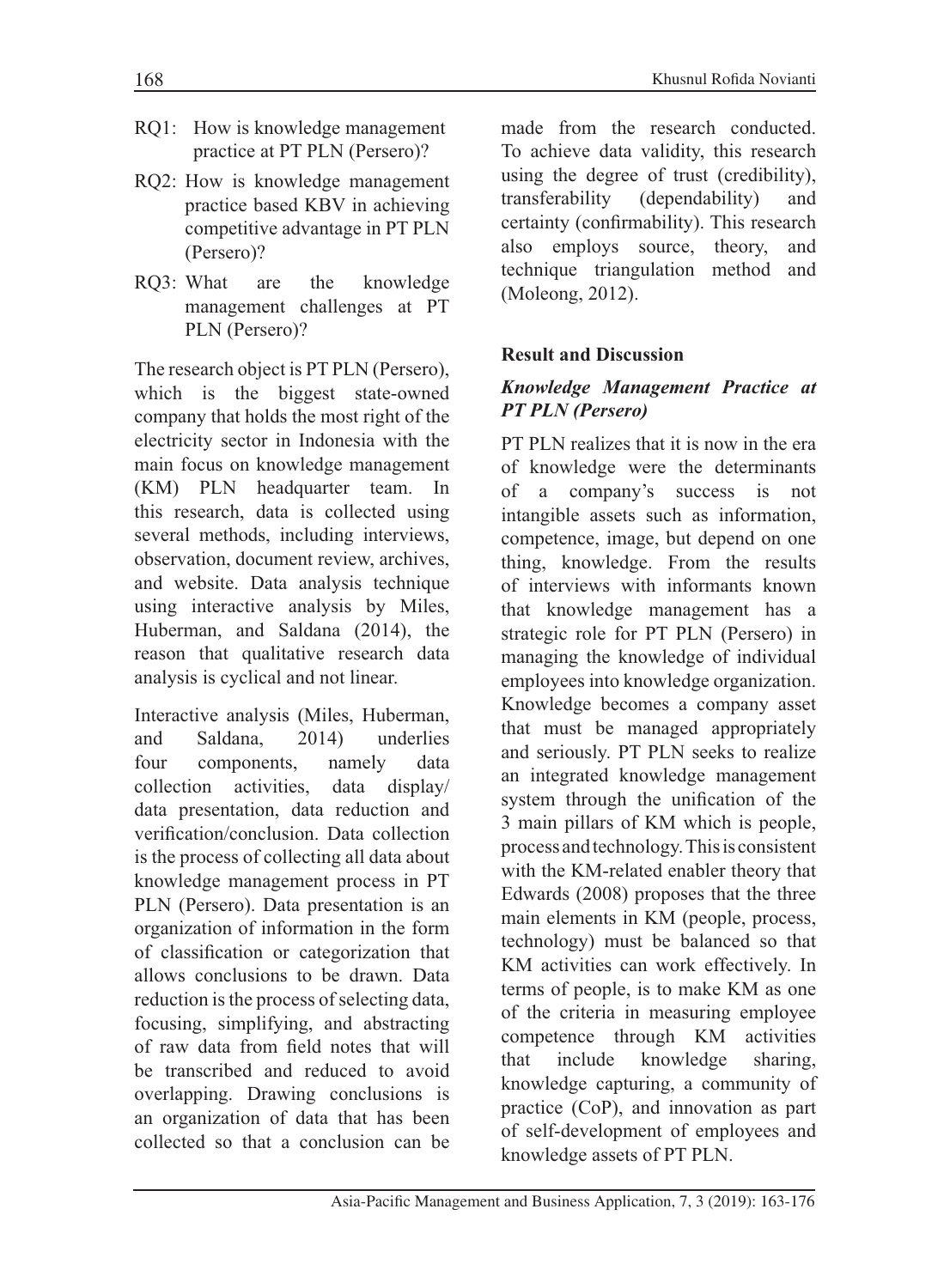Through CoP, the knowledge of the individual can be channeled to the organizational level of the implementing unit to become the knowledge assets of PT PLN corporate organization in the form of innovation, SOP (Standard Operating Procedure), best practice and lesson learned. The CoP can be done face to face or online through KM PT PLN portal. This is in line with research conducted by Smith  $(2000)$  on Oilex which benefits from individual experience transformed into  $CoP$  and also Yosua  $(2015)$  that  $CoP$ will be very effective in the transfer of knowledge. In CoP there is a successor who has more skill and experience than any other member. The objectives of CoP's formation are tailored to the organization's strategic objectives in line with the research proposed by Bardon (2015).

In terms of process, PT PLN has made the policies as the implementation of KM activities and procedures. Knowledge management begins with a knowledge creation known to SECI model (Socialization, Externalization, Combinatio n, Internalizatio n) that explains the concept of converting knowledge from tacit to explicit which eventually becomes a continuous tacit that keeps on spinning continuously. The next process is the storage of knowledge which is also known as knowledge capturing. Knowledge capturing is the documentation or acquisition of the knowledge and experience of employees who have been acknowledged in the field of priority field. The reason for the documentation of knowledge is to anticipate knowledge lost and gap generation (differences in knowledge

between senior and junior). This is in line with Edwards (2008) to quickly address the issue of the generation of knowledge transfer issues. PT PLN overcomes gap generation problems by partnering with the corporate culture division.

After knowledge capturing, the next process is knowledge transfer or knowledge sharing. Knowledge sharing is an activity of sharing knowledge, experiences, and ideas owned by and between employees, which is not a duty or obligation of work, both tasks attached to the title and the obligation attached to the team. Knowledge sharing serves as a means of sharing knowledge to help with daily work and add new knowledge. Knowledge sharing can be done faceto-face in which the presenters and participants are present at the appointed time and place. Knowledge sharing also be done online by using the KM portal or video conference.

The last process is the knowledge application. Knowledge management is implemented in all PT PLN units amounting to 54 units and spread throughout Indonesia either by generating units, transmission or distribution. In its application, KM PT PLN central set policies that become standard operating procedures in the process of implementing knowledge management throughout PT PLN units. Technology plays a vital role in knowledge management as a means of storage and means of disseminating knowledge. In addition to the KM portal, PT PLN also has other supporting applications as well as implement collaborative technology that is expected to accommodate existing knowledge in PT PLN which is always updated following the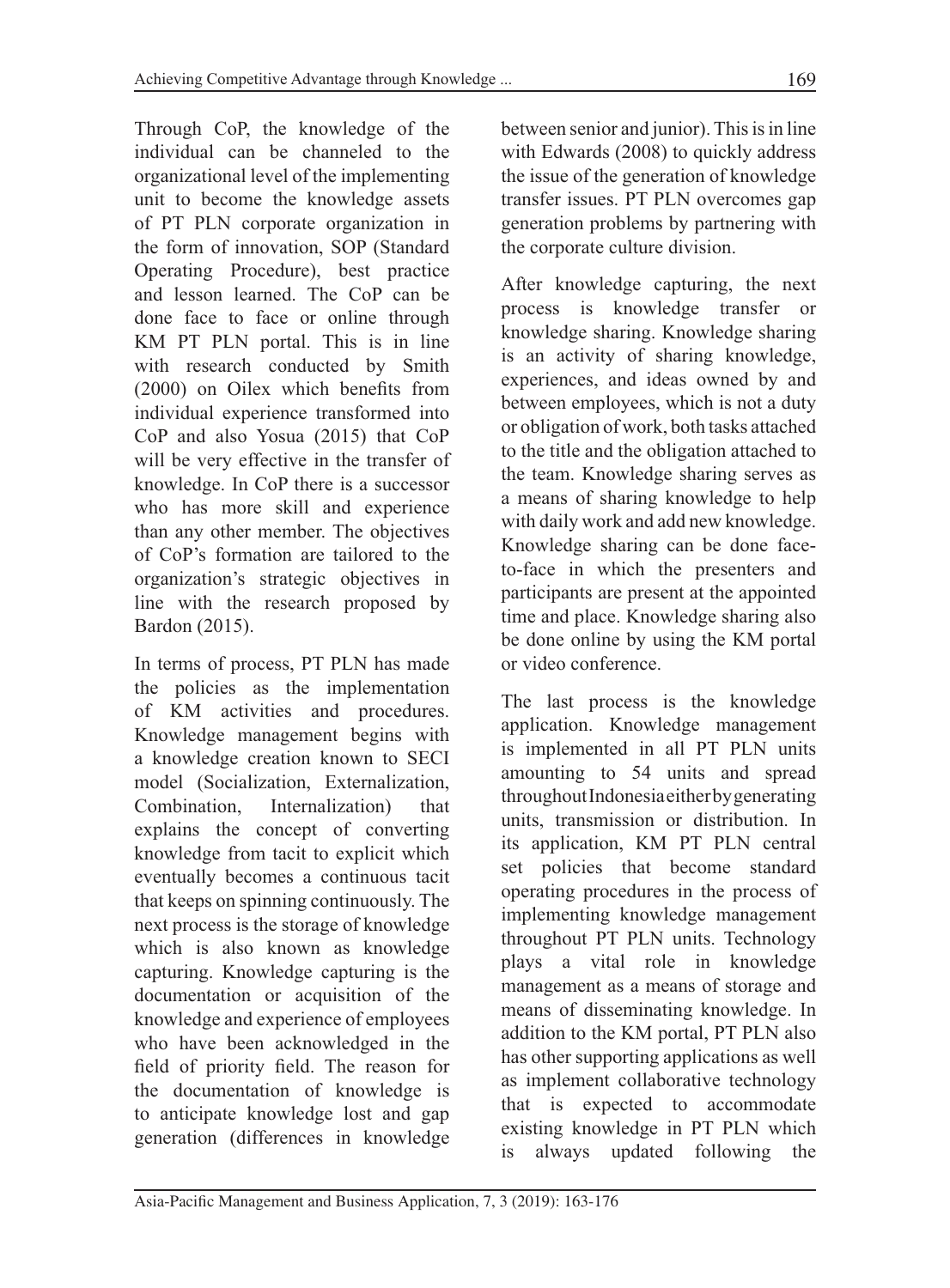development of existing technology. This is in line with Afric  $(2007)$  that the capacity of the technology used is very important in the focus of knowledge management. Costello (2011) also stated that technological factors play an important role in innovation to achieve competitive advantage. Implementation of KM should be supported by having a web portal related to KM in line with Ramanigopal (2012) statement. Based on the findings of research and discussion, it can be determined proposition to answer the formulation of the first problem that is:

Proposition I: *Knowledge management practice begins with the formation of CoP from the individual, unit and organizational levels initiated through the process of knowledge creation, knowledge storage followed by a knowledge sharing process that is stored in the KM portal and implemented by all units of PT PLN scattered throughout Indonesia.*

# *Knowledge Management Practice Based KBV in Achieving Competitive Advantage*

Knowledge-Based View (KBV) should start from the main intangible resources of individual knowledge and competence that can be used in creating value through two directions: internal and external. The strategy formulation based on the KBV concept generates 9 strategic questions related to the relationship between the three aspects (individual, internal and external). Knowledge transfer is a key process of creating knowledge that can generate innovation and corporate value. Knowledge sharing that is implemented today has become an organizational culture wherein the context of PT PLN, all employees are expected to become a learner. This is consistent with Al-Alawi's (2007) research results that knowledge sharing is based on trust among individuals.

Furthermore, Edwards (2008) proposed to maintain the memory of organizational culture related to knowledge sharing. Openness in knowledge sharing is also an important factor in shaping the organizational culture as proposed by Costello (2011). Connell (2012) argues that trust in knowledge sharing is critical in enhancing the organization's competitive advantage. Besides, this research is in line with Grant  $(2008)$ that the success of KM practice requires synergy with technology and corporate knowledge sharing the culture that needs to be used as organizational norms/ culture to improve the competitiveness of the organization.

Knowledge management has become the only thing that is included in the provisions of ISO 9001: 2015 assessment. KM is also included in the aspects measured in individual performance appraisal criteria through employee performance measurement conducted every semester. Additional points are given if the employee performs knowledge sharing, CoP, knowledge capturing or other activities included in the knowledge management aspect (which impacts on the process of creating a knowledgesharing culture as a reflection of the learning organization). Measurements are made by measuring the maturity level of the process at the unit level called MLI (Maturity Level Index) and the result called KPI (Key Performance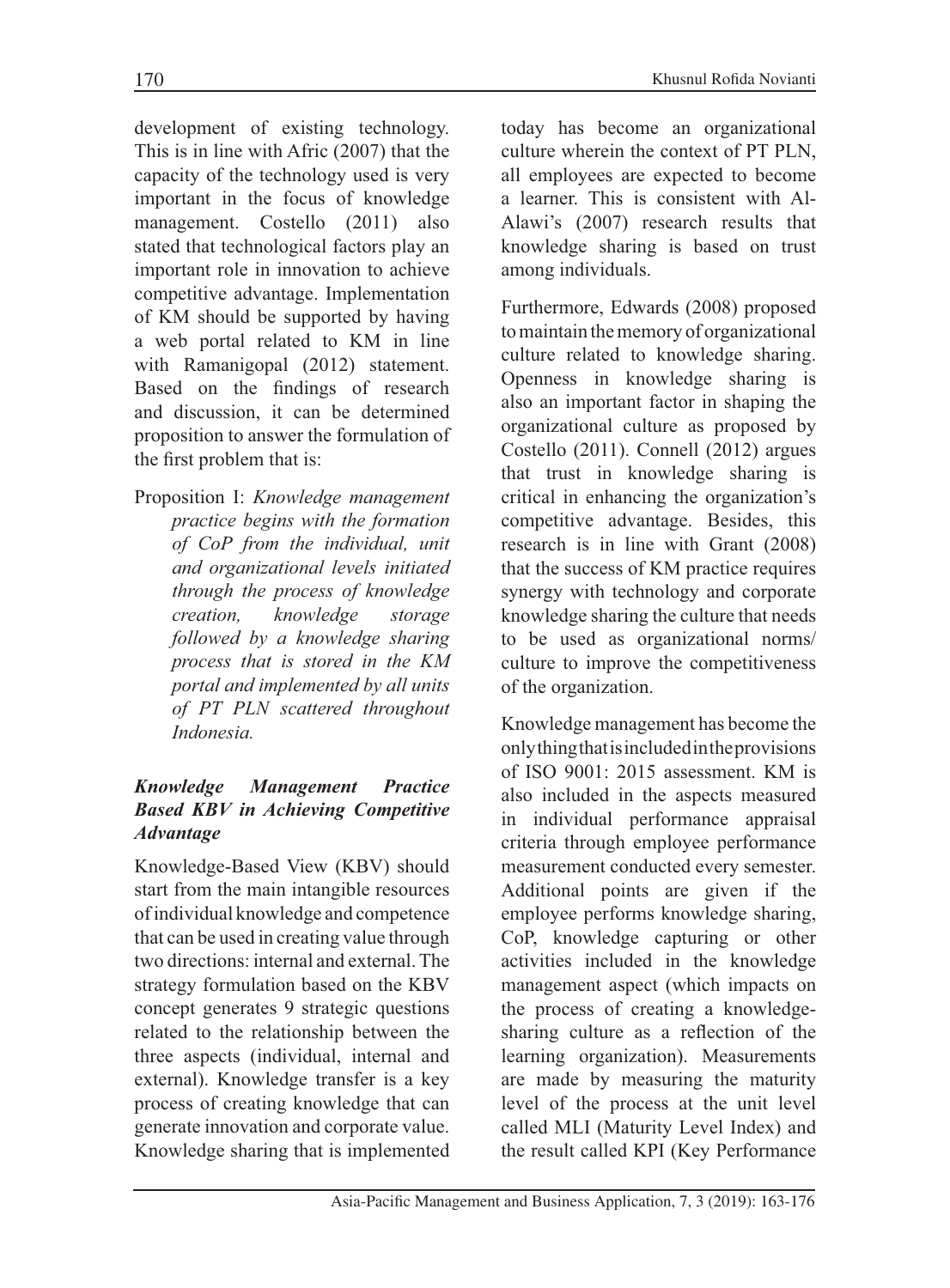Index) is achieved, divided into 5 scales. The reward is given to employees who actively contribute to knowledge sharing, CoP, knowledge capturing and other knowledge sharing activities. Giving rewards made in PT PLN is in line with Al-Alawi research  $(2007)$ which states that rewards (rewards) are positively related to knowledge transfer within the organization. In addition, this study complements the research of Yosua (2015) in which rewarding can motivate and make employees feel valued in terms of knowledge sharing activities undertaken.

KM role needs to be maximized especially with the number of benefits that can be given when used properly. This is related to not yet felt the role of KM by unit or another unit. The shift in related paradigms put more emphasis on quality than quantity is an effort to maximize the role of KM. This is in line with Ozigbo  $(2012)$  and Yosua

 $(2015)$  stating that the role of KM should be maximized with top management support in sharing knowledge to increase competitive advantage. Based on the findings of research and discussion, it can be determined proposition to answer the formulation of the second problem is:

Proposition II : Maximize knowledge *sharing within the individual, internal and external spheres as PT PLN's organizational culture in an effort to improve individual and organizational performance and maximize the role of KM in order to achieve competitive advantage in the electrical energy sector.*

Using Sveiby concept, the main point of the knowledge-based strategy is increasing knowledge transfer between three elements of intangible assets that are external structures, internal structures, and individual competencies to achieve competitive advantage can be seen at figure 4:



Figure 4. Knowledge-Based Strategy of PT PLN (Persero)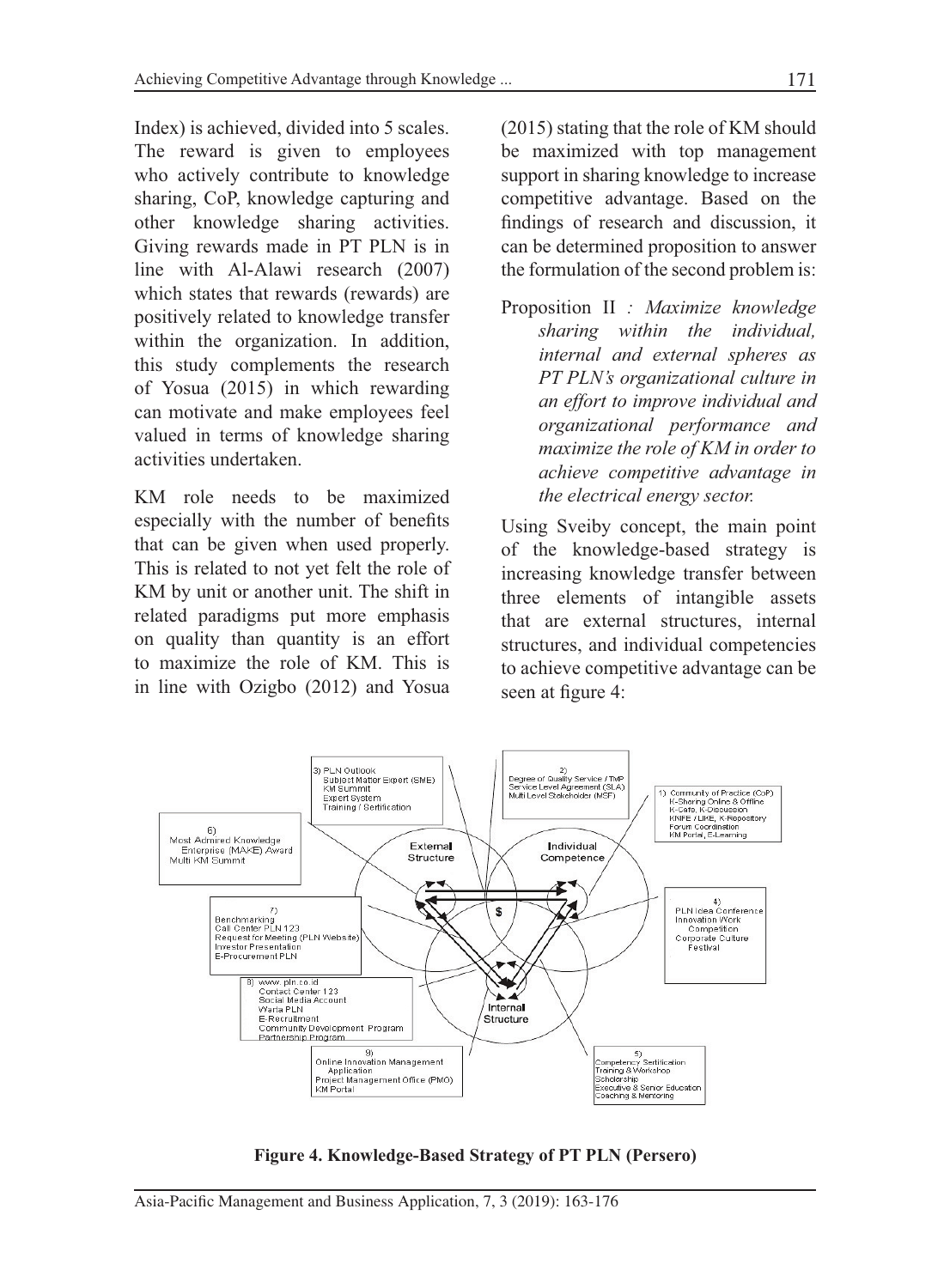#### *Knowledge Management Challenges*

The source of KM challenge comes from 2 factors, namely internal and external. From the external side of the challenge that arises related to information readiness related to the availability of energy resources in the future as well as the increasing number of private power plants (Independent Power Producer / IPP). Internally, related knowledge sharing and knowledge capturing, selection of suitable knowledge transfer method, gap generation differences, the potential of knowledge lost due to the rotation of office or turnover rate and organizational structure. This is in line with those proposed by Smith  $(2000)$ regarding external factors (the general trend of industry, in this case, related to future energy availability) and internal (organizational structure) that challenge knowledge management. This is in line with Edwards's (2008) study of the challenges in the generation gap that will continue to occur annually. Based on the findings of research and discussion, it can be determined proposition to answer the formulation of the third problem is:

Proposition III: The Challenge of *Knowledge Management comes from external factors namely the increasing of IPP (Independent Power Producer) as well as the availability of energy resources, in terms of internal gap generation, high rotation of employees without the support of adequate knowledge transfer, selection of knowledge transfer methods matching, lack of documentation of knowledge transfer and organizational structure.*

Based on proposition I, II, and III, it can be concluded that the major proposition of this research is knowledge management practices that implemented by PT PLN (Persero) are based on three main pillars (people, process, technology) by maximizing knowledge sharing in individual, internal and external structures as PLN's organizational culture in order to increase innovation, individual and organizational performance, also maximizing the role of knowledge management to achieve competitive advantage from internal and external challenges.

### **Conclusion**

Knowledge-Based View kno knowledge management practices in achieving competitive advantage run at PT PLN (Persero) is based on 3 pillars of knowledge management which is people, process and technology. In terms of people, PT PLN emphasizes the existence of Community of Practice (CoP) so that individual knowledge can be shared to the organizational level to become the knowledge assets of the PT PLN corporate organization. The process of knowledge creation of PT PLN is based on SECI model which is stored through knowledge capturing which is distributed to other individuals (knowledge sharing) online (KM portal) and offline and then implemented by all PT PLN units spread in Indonesia. The knowledge-based view emphasizes the importance of knowledge transfer between individuals. ls, internal a and external organizations in order to gain competitive advantage.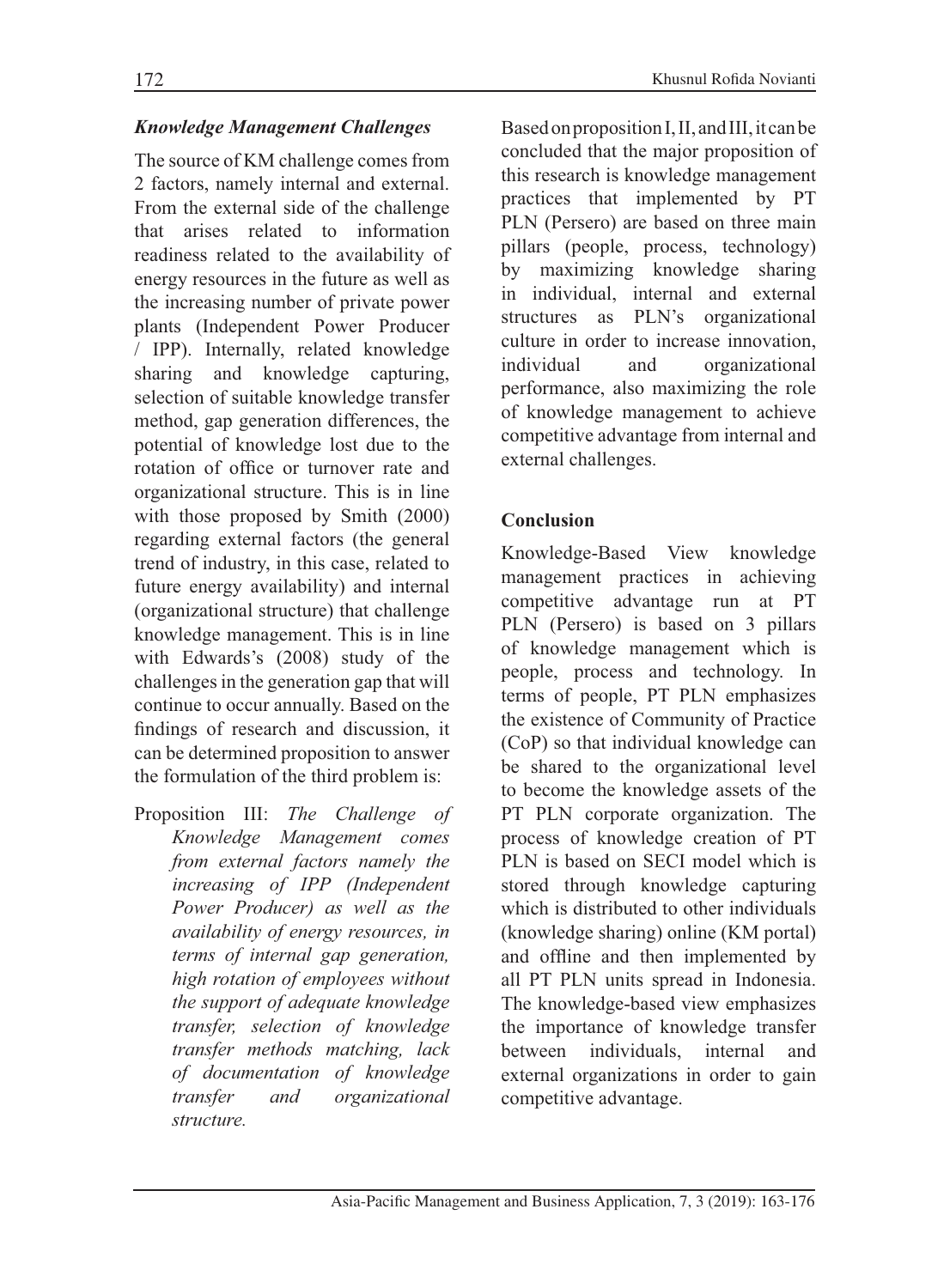Knowledge sharing has become PT PLN's organizational culture reflected in values (mutual trust and learners). PT PLN's competitive advantage in the electrical e nergy sector is achieved by maximizing k nowledge sharing within the individ u al, internal and external spheres as P T PLN's organizational culture in an effort to improve individual and organiz a tional performance and by maximizing KM's role in providing and managing strategic knowledge to be accessible to strategic people to establish strategic policy.

### **Limitations and Research Recommendations**

Based on th e research that has been done, there are some limitations of this research such as : (1) the research is only done on KM team of PT PLN (Persero) H e adquarter as policymaker, while the implementation of knowledge management is more observable in PT PLN Unit (generation, transmission and distribution) and (2) Further research is expected to be conducted in PT PLN Units

### **References**

- Afric, Vjekoslav & Viskovic, Alfredo. (2007). Managing Knowledge in the Electric Power Production Sector. *INFuture2007 : "Digital Information and Heritage,* 355- 365
- Alawi, M. & Leidner, D.E. (2001). Knowledge Management and Knowledge Management Systems: Conceptual Foundations and Research Issues. *Management Information Systems Quarterly.* 25 (1) 107-136

based on knowledge-based views (KBV) using different theoretical guidelines as well as mea suring knowledge sharing. Future research related is needed to the relationship of knowledge management with innovation using innovation-based view (Innovation Based View).

#### **Acknowledgment**

The author gratefully acknowledges to the Indonesian Endowment Fund for Education for the funding through LPDP scholarship. Any remaining errors are the author responsibility.

#### **Notes on Contributor**

**Khusnul Rofida Novianti** She is a graduate student in Magister Management Program, University of Brawijaya and now work as a lecture at the University of Muhammadiyah Malang. Her research interest is Knowledge Management, Human Resource Management, and Cross-Cultural Management.

- Al-Alawi, I. A., Nayla Yousif Al-Marzooqi, and Yasmeen Fraidoon Mohammed. (2007). Organizational Culture and Knowledge Sharing: Critical Success Factors. *Journal of Knowledge Management,* 11 (2) 22-42
- Awad, Elias M. & Ghaziri, Hasan M. (2004). *Knowledge Management*. International Edition. New Jersey, Pearson Education

Asia-Pacific Management and Business Application, 7, 3 (2019): 163-176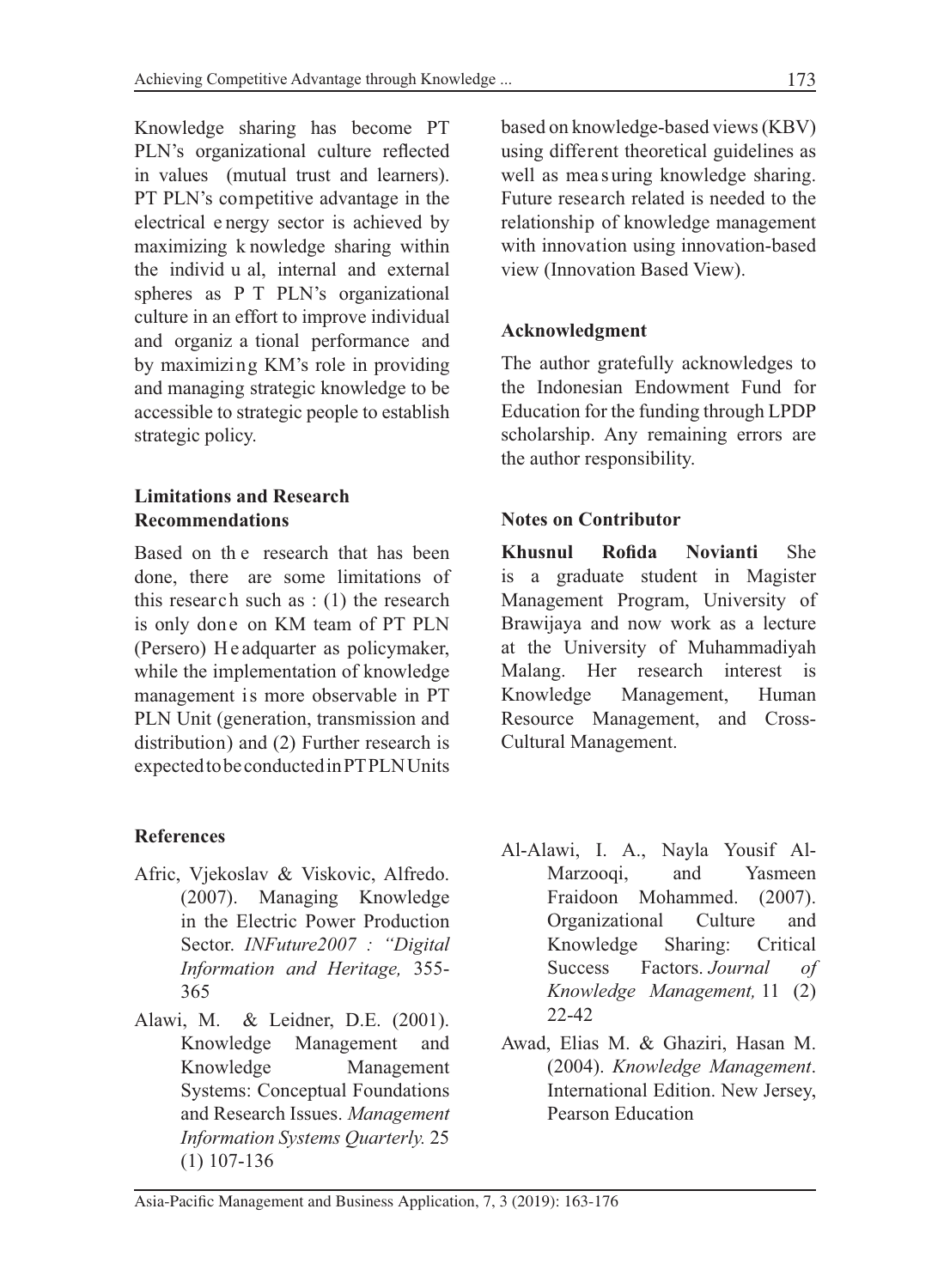- Barney, J. (1991). Firm Resources and Sustained Competitive Advantage. Management Science, Vol. 17 (1) 99-120
- Connell. Julia & Voola. Raniit. (2013). Knowledge Integration Competitiveness: and  $\mathsf{A}$ Longitudinal Study of an Industry Cluster, Journal of Knowledge Management, Vol. 17 (2) 208 -225
- Costello, Gabriel J and Donnellan, Brian. (2011). Beyond RBV and KBV to an Innovation-based View of the Firm. European Academy of Management
- Edwards, J.S. (2008). Knowledge Management in the Energy Sector: Review And Future Directions. International Journal of Energy Sector Management, Vol.2 (2)197-217
- Asad. Ghalib.  $(2004).$ Systemic Knowledge Management: Developing A Model for Managing Orgaizational Assets for Strategic and Sustainable Competitive Advantage. Journal of Knowledge Management Practices, Vol. 5 (1)  $10 - 23$
- Grant, Robert M. (1991). The Resource-Based Theory of Competitive Implication Advantage: for Strategy Formulation. California Management Review, Vol.33 (3) 114-135
- Grant. Robert M.  $(2013).$ The Development of Knowledge Management in the Oil & Gas Industry. Universia **Business** Review, Vol. 40 (40) 92-125
- Ireland, D. & Hitt, M. (2004). Strategic Competitiveness Management:

Globalization. and Cengage South-Western

- McQueen, R. (2003). Four Views of Knowledge and Knowledge Management. Proceedings of The Americas Conference of AIS, 609-611
- Miles, M.B, Huberman, A.M, Saldana, J. (2014). Qualitative Data Analysis: A Method Sourcebook, Thousand Oaks: SAGE Publication Inc
- Moleong, Lexy J. (2012). Metodologi Penelitian Kualitatif. Bandung: Remaja Rosdakarya
- Ngai, E.W.T. & Chan, E.W.C. (2005). Evaluation Knowledge of Management Tools Using AHP. Expert Systems with applications, Vol.29 (4) 889-899
- Nonaka, Ikujiro & Takeuchi, H. (1995). The Knowledge-Creating Company. New York: Oxford **University Press**
- Ikujiro.  $(2006)$ . Nonaka, Creating Sustainable Competitive through Knowledge-based Management.
- Nonaka, I., & Takeuchi, H. (2011). The Wise Leader. Harvard Business Review, Vol.89(5) 58-67
- Ozigbo, Nathaniel C. (2012) The Implication of Human Resources Management and Organizational Culture Adoption on Knowledge Management Practices in Nigerian Oil and Gas Industry. Communication of IIMA, Vol.12  $(3)$  91-104
- Penrose, Edith. (1959). The Theory of the Growth of the Firm. New York:John Wiley
- Porter, M. E. (1985). Competitive advantage. New York: Free Press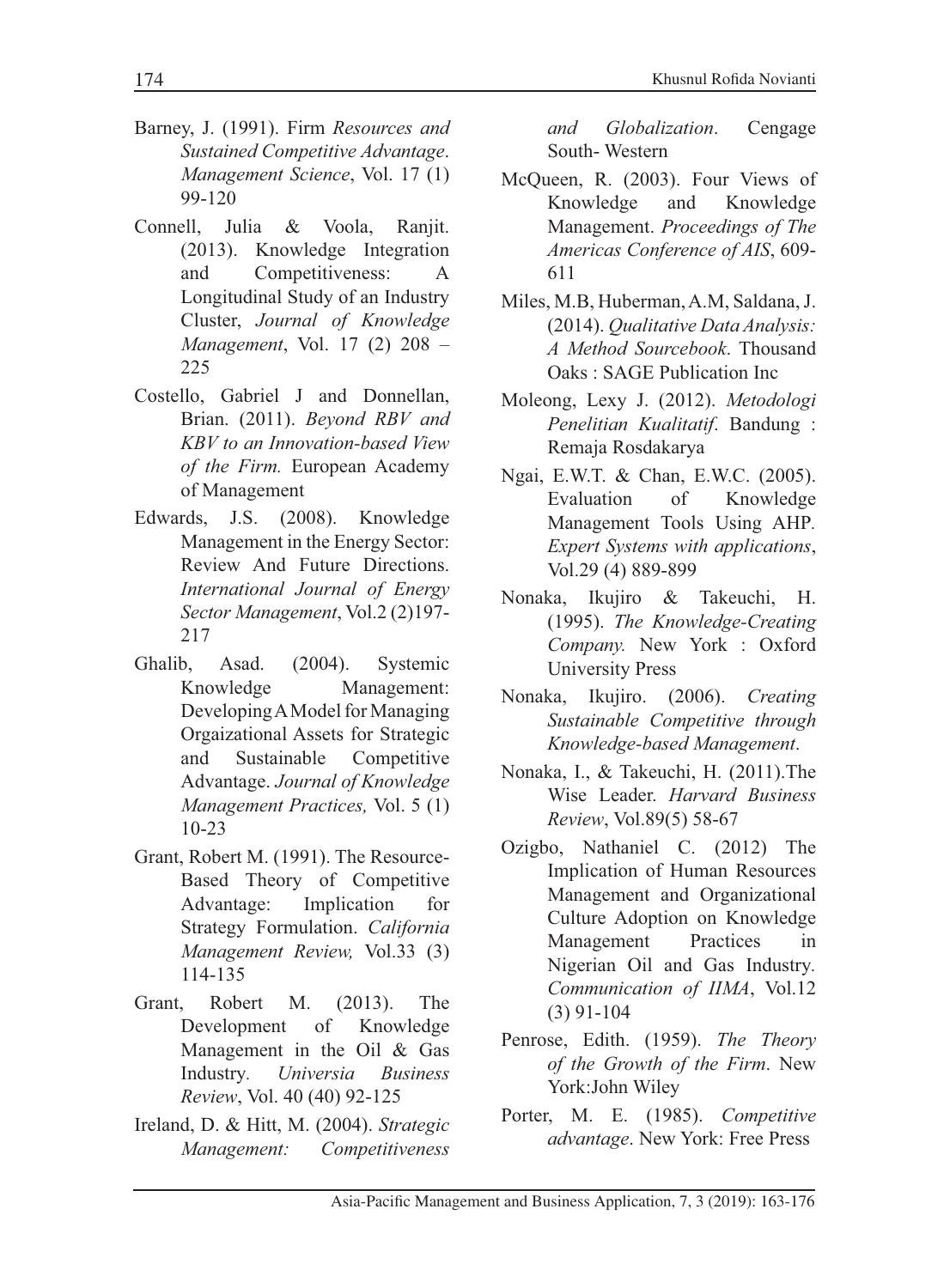- Porter, M. E. (1989). The Competitive Advantage: Creating and **Sustaining Superior Performance.** New York: Free Press
- Porter, M. E. (1996). What is strategy?. Harvard Business Review, Vol.74  $(6)$  61-78.
- Ramanigopal, C.S. (2012) Knowledge Management for the Oil and gas Industry-Opportunities and Challenges. Advances in Management, Vol. 6(8)3
- Sanchez, Ron. (2009). Tacit Knowledge Explicit **Versus** Knowledge Approaches To Knowledge Management Practice. IVS/CBS **Working Paper**
- Serrat, O. (2009). Building A Learning Organization. Knowledge Solutions. Asian Development Bank
- Smith, J.M & Duncan, L. (2000). Knowledge Management Within UK Oil Industry: A Case Study Knowledge on Management Implementation Within OILEX

Ltd. *VINE*, Vol.30 (4) 38-43

- Sveiby, Karl-Erik.  $(2001).$  $\overline{A}$ Knowledge-Based Theory Of The Firm To Guide In Strategy Formulation. Journal of Intellectual Capital, Vol. 2(4) 344-358
- Wernerfelt, Birger. (1984). A Resource-Based View of the Firm. Strategic Management Journal, Vol. 5 (2)  $171 - 180.$
- Wolde-Rufael, Y. (2006). Electricity Consumption and Economic Growth: A Time Series Experience for 17 African Countries. Energy Policy, 34 (10) 1106-1114
- Yosua, A. & Tjakraatmadja, J. H. (2015). Assessment and Planning of Knowledge Management at PT Dirgantara Indonesia (Persero). Procedia - Social and Behavioral Science, 169 (2015) 109-124.